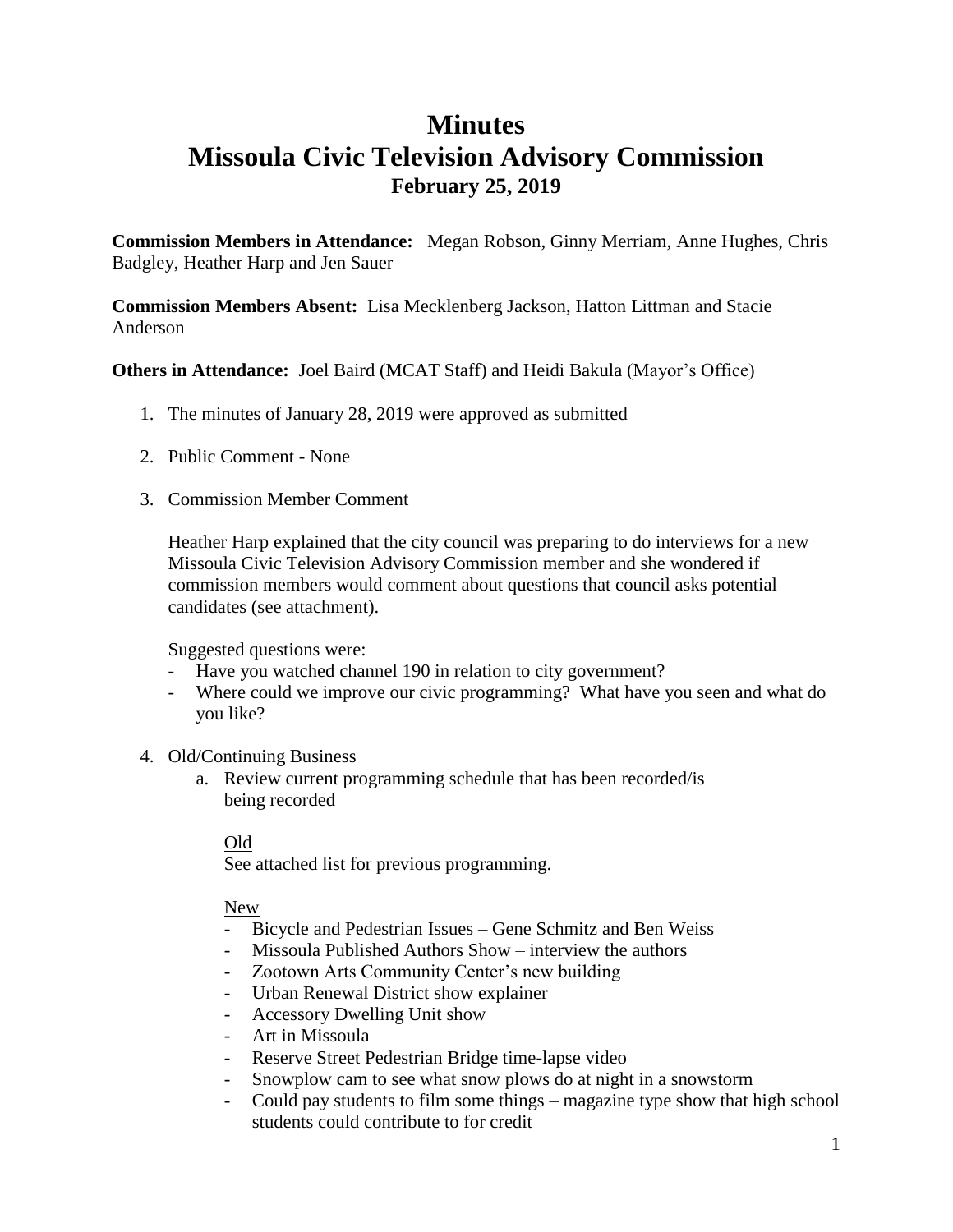- 5. New Business
	- a. Discuss Annual Report Ginny Merriam

Ginny Merriam told commission members that she would write the annual report, but she needed their help for content. They discussed some highlights from the past year.

- Missoula Redevelopment Agency meetings are now televised
- Magazine Style Content
- Look to the future transparency in informing and educating the public
- Citizen Academy
- Franchise Agreement Buske Group
- Expanding high school sports coverage in 2018
- Sexual Assault programming
- b. Discuss 2018 Government Meeting Totals Joel Baird

Please see the attached document. This document was not discussed in the meeting.

6. Set agenda for next meeting

Respectfully submitted,

Heidi Bakula Executive Assistant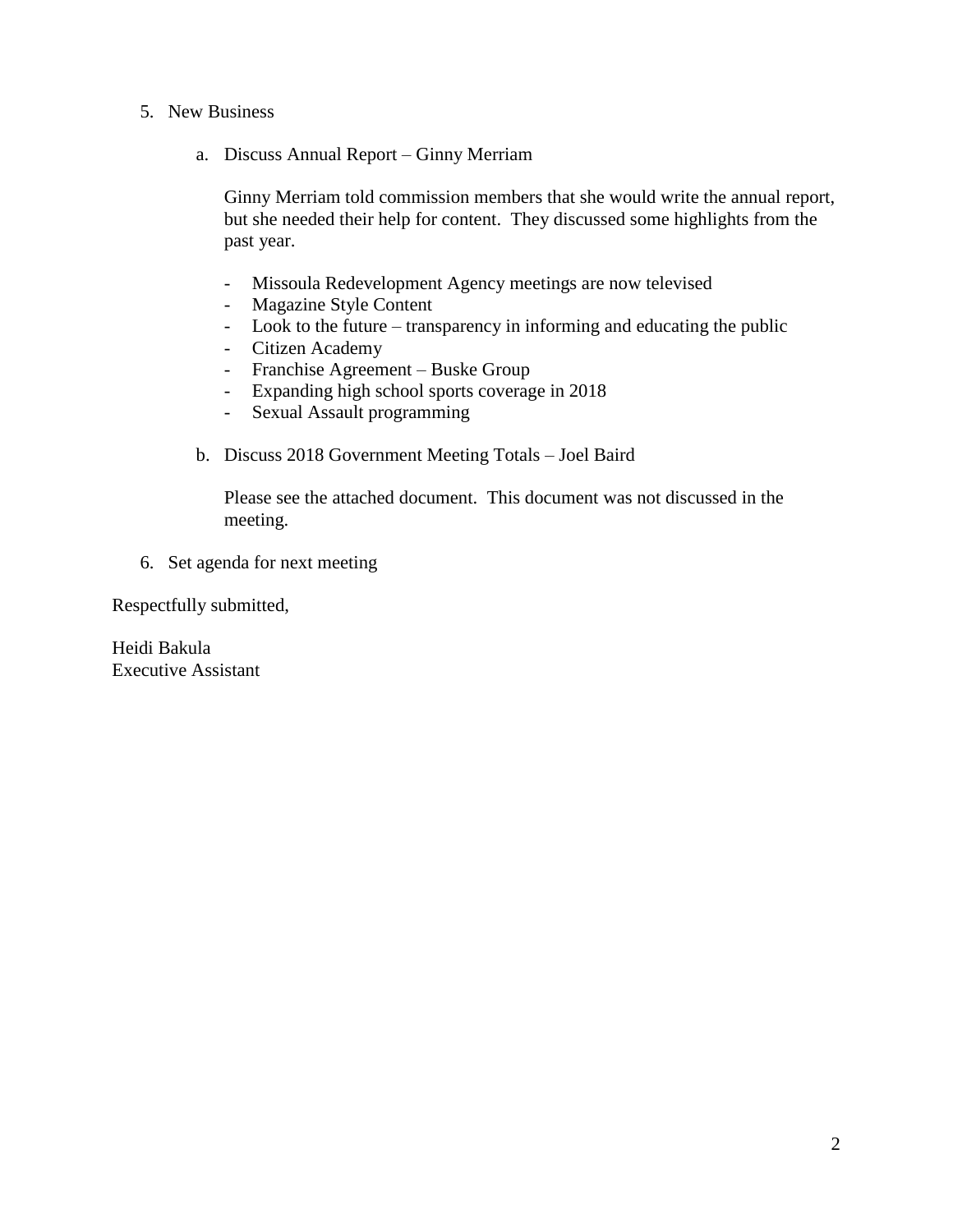

## Follow Up From January 28, 2019 MCTAC Meeting for February 25, 2019 MCTAC

**Guests on Missoula Live, City-County-School District** 

- **• Angela Weisenburger, University of Montana Alumni Association**
- **• Katherine Auge & Margaret Hoyt, Missoula in Motion**
- **• Hatton Littman MCPS for School Attendance Boundary Study**
- **• Ted Hughes Historical Museum at Fort Missoula**

#### **Suggestions we were able to record:**

**-Reaching Home: Update on Missoula's 10 Year Plan to End Homelessness (live Stream) -City of Missoula Office of Neighborhoods, "Local Government Citizens' Academy**0 **Tuesdays-- January 15--March** *5*

**-Jane Doe No More -Sexual Assault Panel Discussion**

**-Mountain Line "Zero Fare Means Cleaner Air" (live streamed)** 

#### **Pending Projects**

,

- **• A look at Downtown Community Policing with Dedicated Downtown Police Officer Randy Krastel**
- **• Riding Mountain Line buses**
- **• Gene Smith of BP AB COW would like to do a promotional on bike/ped issues**

#### **University of Montana Media Assistance Grants**

- **•Music Department- Percussion: "World Rhythms"**
- **•Music Department Key Board Division "Steven Hesla"**
- **•Wilderness Lecture Series**

**February S -** *MaryAnn Bonjorni* **- Professor of Art, UM School of Art - "Finding the Language of Place"**

**February 12 -***Julie Cajune* **- Writer, Producer, Director of the Confederated Salish and Kootenai Tribes' Education Department - "We are Obligate Mutualists: The Stories of Soul Mates" February 19 -** *Greg Rickel* **- Bishop - Diocese of Olympia, Seattle, WA- "Faith on the Front Line"**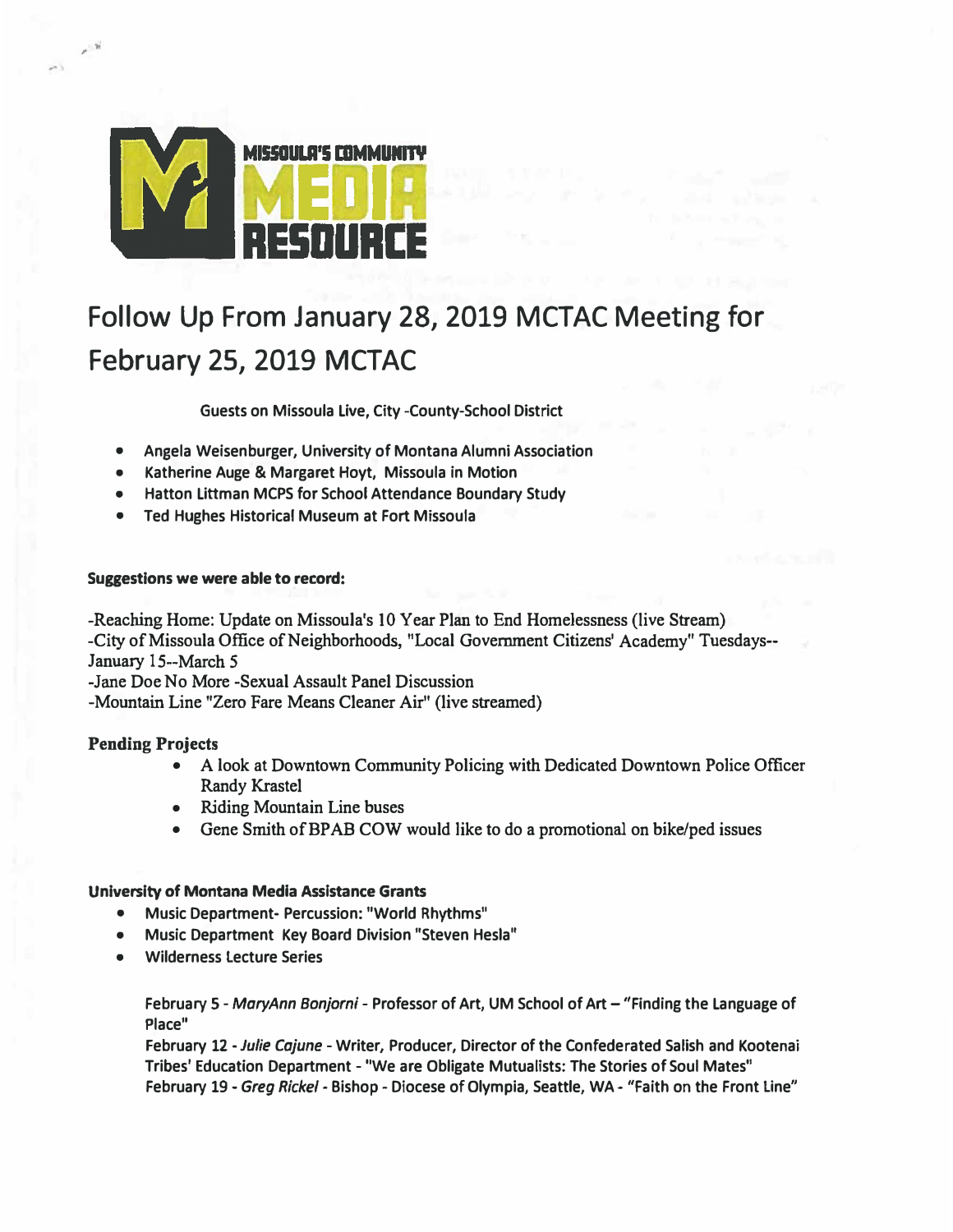- Montana Museum of Art & Culture, University of Montana,
- · President's Lecture Series Winona LaDuke, "Be the Ancestor Your Descendants Would Be Proud Of" at The Wilma Theatre
- . UM Alumni Association: Community Lecture Series

February 12 Anna Klene "60 Years of NASA and the Atmosphere" February 19 Steve Running "Did you know NASA Does Earth Science?" February 26 Mike Mayer "Sputnik and the Launching of the Space Race"

#### **Missoula County Public Schools**

- · Hellgate High School Poetry Out Loud 2019
- · Superintendent Search Meetings (live streamed)
- Montana Music Educators and Band Masters: Montana All State Jazz Program at Hellgate Auditorium
- 13 more MCPS Basketball games with over 42,000 views

#### **Missoula County**

- The Informed Citizen Series: "Responsible Consumerism in a 24 hour Media Cycle
- . with Shanti Johnson at The Missoula Public Library
- Frenchtown Community Advisors Meeting February 7, 2019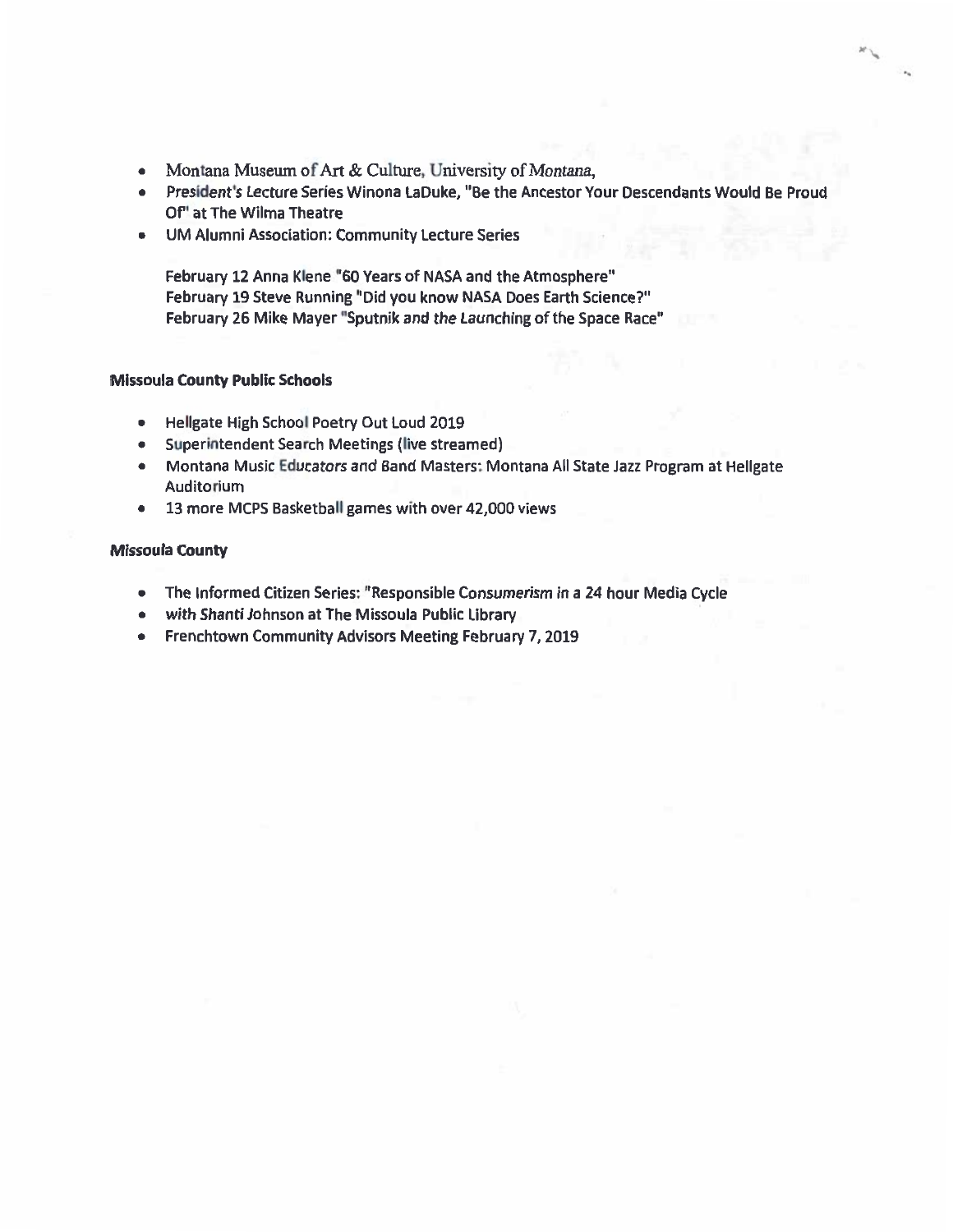#### 2018 Government Meeting Totals

 $\mathcal{R}$ 

 $\mathcal{R}$ 

| <b>Name</b>                            | Total # of Mtgs   | <b>Total RT</b> |
|----------------------------------------|-------------------|-----------------|
| <b>Historic Preservation</b>           | 11                | 13:48:09        |
| <b>Planning Board</b>                  | 16                | 23:06:25        |
| <b>TPCC</b>                            | 9                 | 6:39:16         |
| <b>Bicycle and Pedestrian</b>          | 10                | 18:03:52        |
| <b>Community Forum</b>                 | 11                | 17:03:40        |
| <b>TTAC</b>                            | 9                 | 6,25:22         |
| <b>Health Board</b>                    | 12                | 25:04:09        |
| Missoula Redevelopment                 | $12 \overline{ }$ | 18:23:39        |
| <b>Design Review Board</b>             | 3                 | 3:59:46         |
| <b>City Board of Adjustment</b>        | 5                 | 3:13:02         |
| <b>City Council Meetings</b>           | 42                | 59:44:29        |
| <b>City Committee Meetings</b>         |                   | 133:36:53       |
|                                        |                   | 329:08:42       |
| <b>County Commissioners Mtg</b>        | 31                | 44:15:02        |
| <b>County Board of Adjustment</b>      | 8                 | 12:04:14        |
| <b>Bonner/Milltown Community Forum</b> | 10                | 13:45:06        |
|                                        |                   | 70:04:22        |
| <b>MCPS School Board Mtgs</b>          | 20                | 37.38.08        |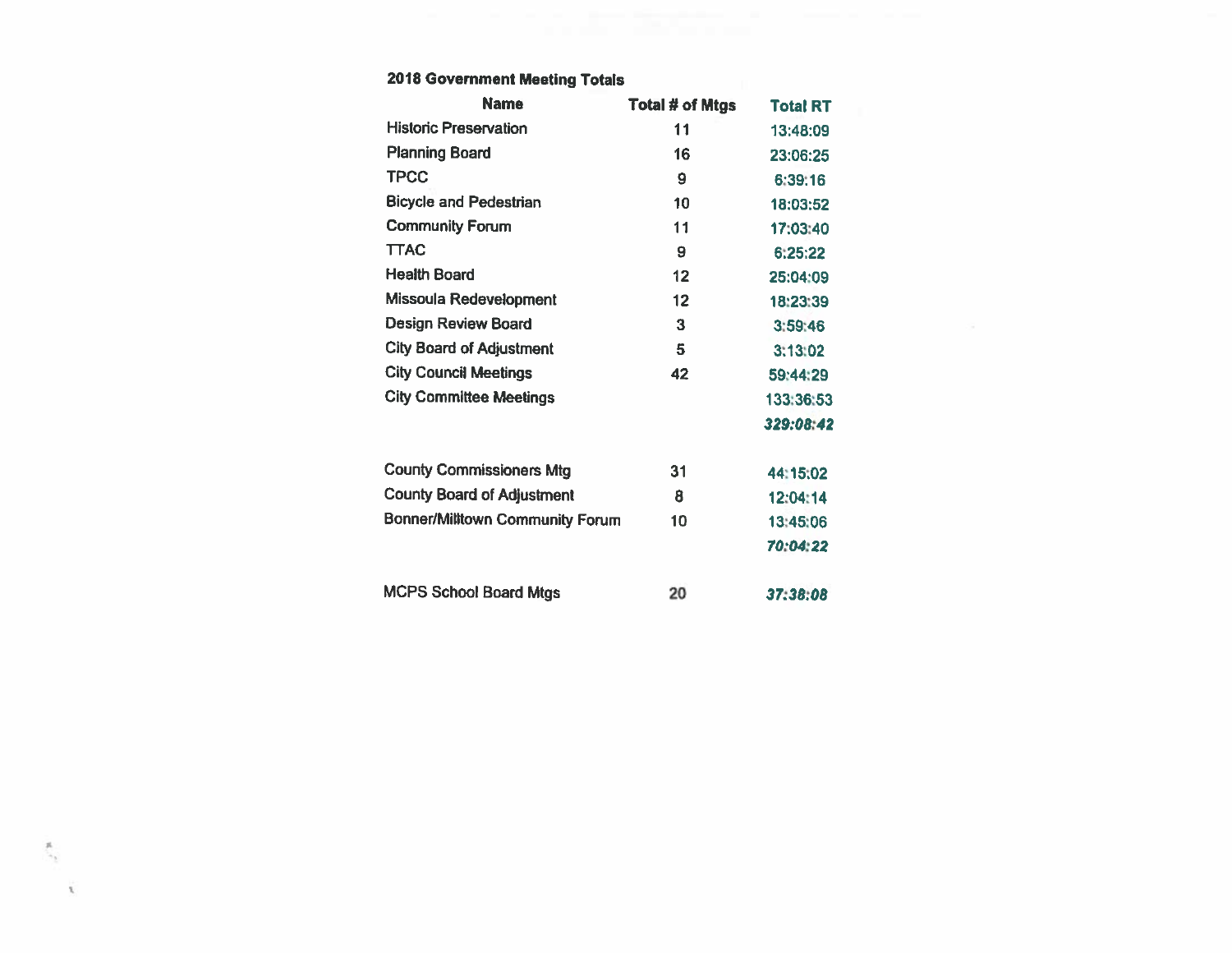#### Missoula Civic Television Advisory Committee (MCTAC) **Interview Questions**

- 1. Please tell us how your education, experience and training that can contribute to the Missoula Civic **Television Advisory Committee.**
- 2. Describe your familiarity with Missoula Community Access Television and Missoula's cable franchise ordinance.
- 3. What community benefits do you see in Missoula's decision to offer a government cable access channel focused on delivering programming relating to local government?
- 4. One of the committee's primary responsibilities is to suggest governmental programming that MCAT could offer on Channel 190. Do you have any suggestions or ideas about existing programming or any ideas for new programming?
- 5. Are you aware of any potential conflicts of interest that may arise during your service on the committee? If you found you had a conflict of interest, how would you handle that situation?
- 6. The Missoula Civic Television Advisory Committee meets the third Monday of every month from 2:00 - 3:00 p.m. In addition to meetings, there will be materials to review and tasks delegated by the committee. Do you have sufficient time to devote to the activities associated with serving on the committee?
- 7. Do you have any questions for us?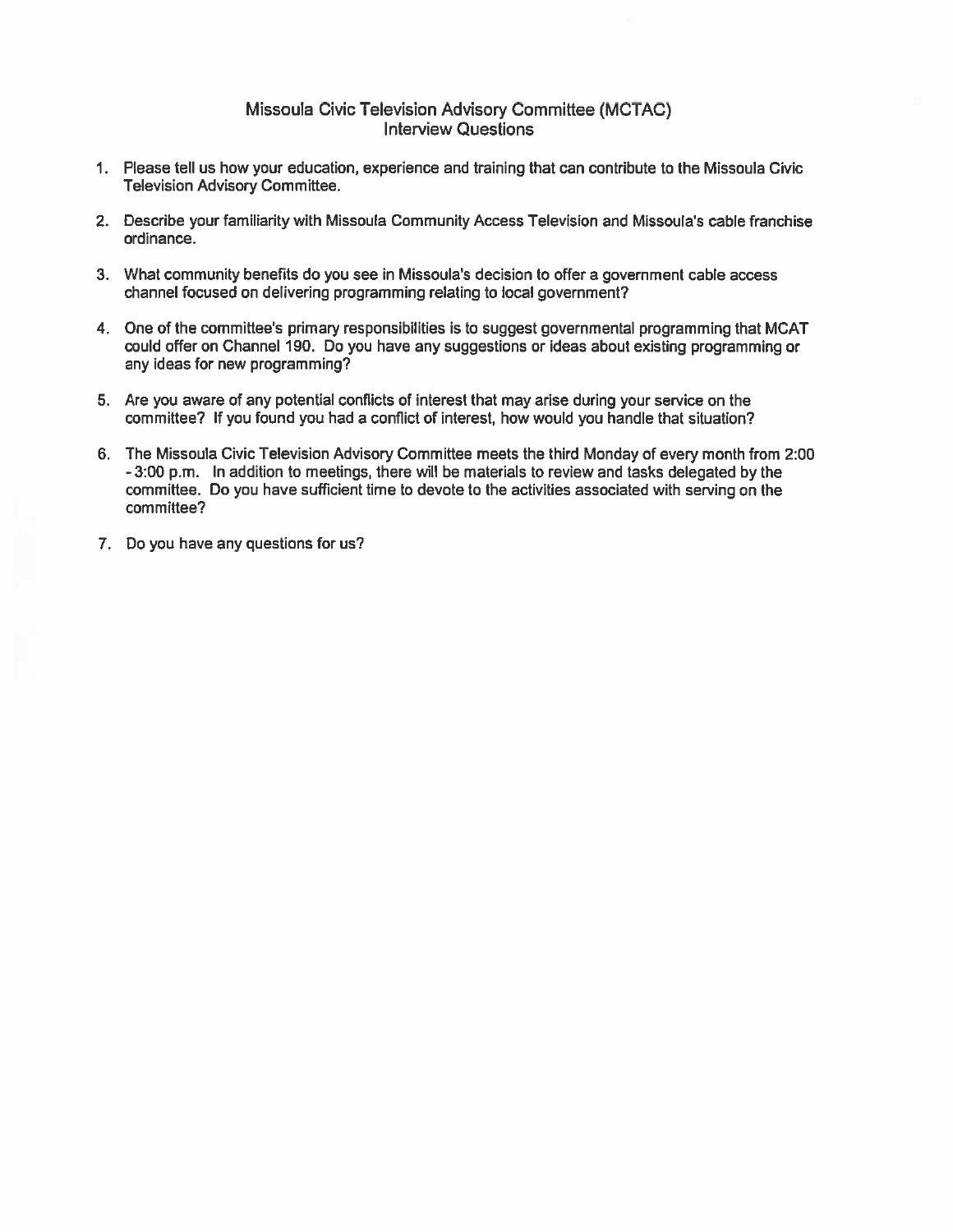

**Hellgate VS. Genesis Prep Boys Basketball 1/26/2019** 

144 views January 26



MAGs 01-25-2019 116 views January 25



**Sentinel Vs. Hellgate Highlights** 85 views · January 23



MAGs 01-23-2019 2.6K views · January 23



**Basketball Highlights** 136 views January 22



**Sentinel v Hellgate Girls Basketball 1/19/2019** 3.4K views - January 19



**Sentinel v Hellgate Boys Basketball 1/19/2019** 2.6K views January 19



MAGs 01-18-2019 86 views AJanuary 18



MAGs 01-16-2019 2.1K views January 16



Missoula Live! 01-14-2019 2.5K views VJanuary 14



**Hellgate v Helena High Girls Basketball 1/12/2019** 5.4K views - January 12



**Hellgate v Helena High Girls Basketball 1/12/2019** 3.1K views - January 12







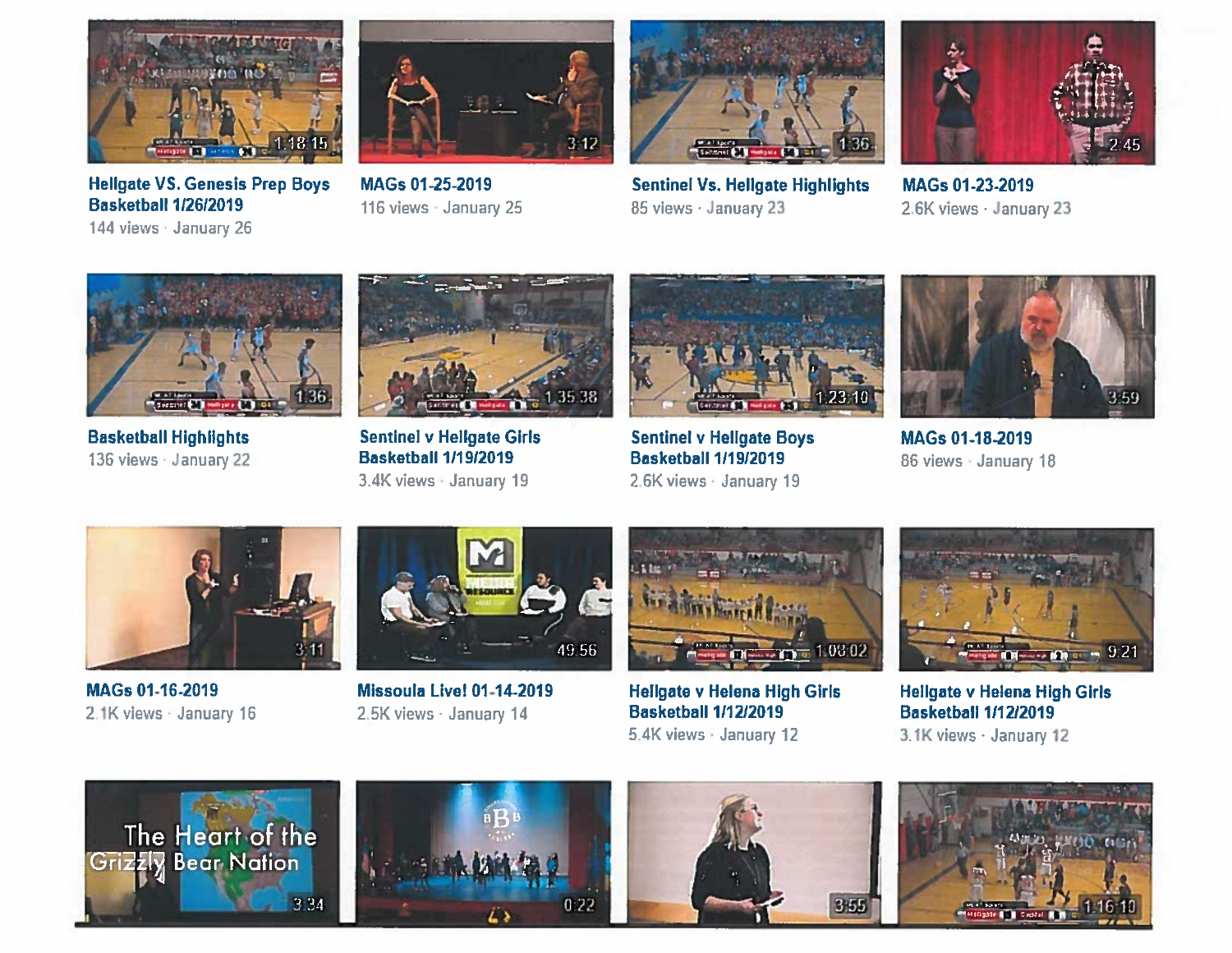#### Guests on Missoula Live Wake Up Missoula 2017 and 2018



| <b>First</b>   | Last                  | <b>Organization</b>                  |
|----------------|-----------------------|--------------------------------------|
| Nancy          | Zadra                 | <b>AAUW</b>                          |
| <b>Kristin</b> | Page Nei              | <b>American Cancer Society</b>       |
| <b>Sara</b>    | <b>Stout</b>          | <b>American Heart Association</b>    |
| Susan          | Reneau                | <b>American Legion Post 27</b>       |
| Tom            | Benson                | <b>Arts Missoula</b>                 |
| Kelly          | <b>Bouma</b>          | <b>Bare Bait Dance</b>               |
| John           | <b>Floridis</b>       | <b>Benefit Music Showcase</b>        |
| <b>Michael</b> | Workman               | <b>Big Sky Doc Fest</b>              |
| Julia          | Sherman               | <b>Big Sky Docu Film Fest</b>        |
| Jackie         | <b>Rivera</b>         | <b>Bike Touring Theater</b>          |
| Sam            | Cordes                | <b>Bike Touring Theater</b>          |
| Ali            | <b>Kelly</b>          | <b>Blue Mountain Clinic</b>          |
| <b>Beth</b>    | Hubble                | <b>Blue Mountain Clinic</b>          |
| Julie          | Richter               | <b>Business Womens' Symposium</b>    |
| Jess           | Coulter               | <b>Carousel for Missoula</b>         |
| <b>Theresa</b> | Cox                   | <b>Carousel for Missoula</b>         |
| <b>Bonnie</b>  | <b>Buckingham</b>     | <b>CFAC</b>                          |
| Kelly          | Rosenleaf             | <b>Child Care Resources</b>          |
| Chase          | Jones                 | <b>City of Missoula Zero Waste</b>   |
|                | Amy Allisor Cilimburg | <b>Climate Smart Missoula</b>        |
| Tom            | <b>Bensen</b>         | <b>Dolce Canto</b>                   |
| Heather        | <b>Adams</b>          | <b>Downtown Dance Collective</b>     |
| Leidy          | Wagener               | Downtown Missoula Partnershi         |
| Jolene         | <b>Brinkman</b>       | <b>E3 Gallery</b>                    |
| Linda          | <b>Sanders</b>        | <b>E3 Gallery</b>                    |
| Gage           | <b>Taylor</b>         | <b>Empower Montana</b>               |
| Jamar          | Galbreath             | <b>Empower Montana</b>               |
| Jesse          | Juegen                | <b>Empower Montana</b>               |
| Cindy          | Morin                 | <b>Five Valleys Chorus</b>           |
| <b>Emily</b>   | Sandersfeld           | Flagship                             |
| Melissa        | Madsen                | Flagship                             |
| <b>Nicole</b>  | Mitchell              | Flagship                             |
| <b>Bob</b>     | Giordano              | <b>Free Cycles</b>                   |
| Sue            | <b>Furey</b>          | <b>Friends of Two Rivers</b>         |
| <b>Emy</b>     | <b>Scherrer</b>       | <b>Historic Preservation City of</b> |
| Jessie         | <b>Rogers</b>         | <b>Historical Museum Fort Msla</b>   |
| <b>Matt</b>    | Lautzenheiser         | <b>Historical Museum Fort Msla</b>   |
| <b>Ted</b>     | <b>Hughes</b>         | <b>Historical Museum Fort Msla</b>   |
| <b>Brendan</b> | <b>Moles</b>          | Home WORD                            |
| Erin           | Robertson             | <b>Hooked on Art for Bonner</b>      |
| Courtney       | Imhoff                | <b>Hospice Care Foundation</b>       |

 $54$ 



Partnership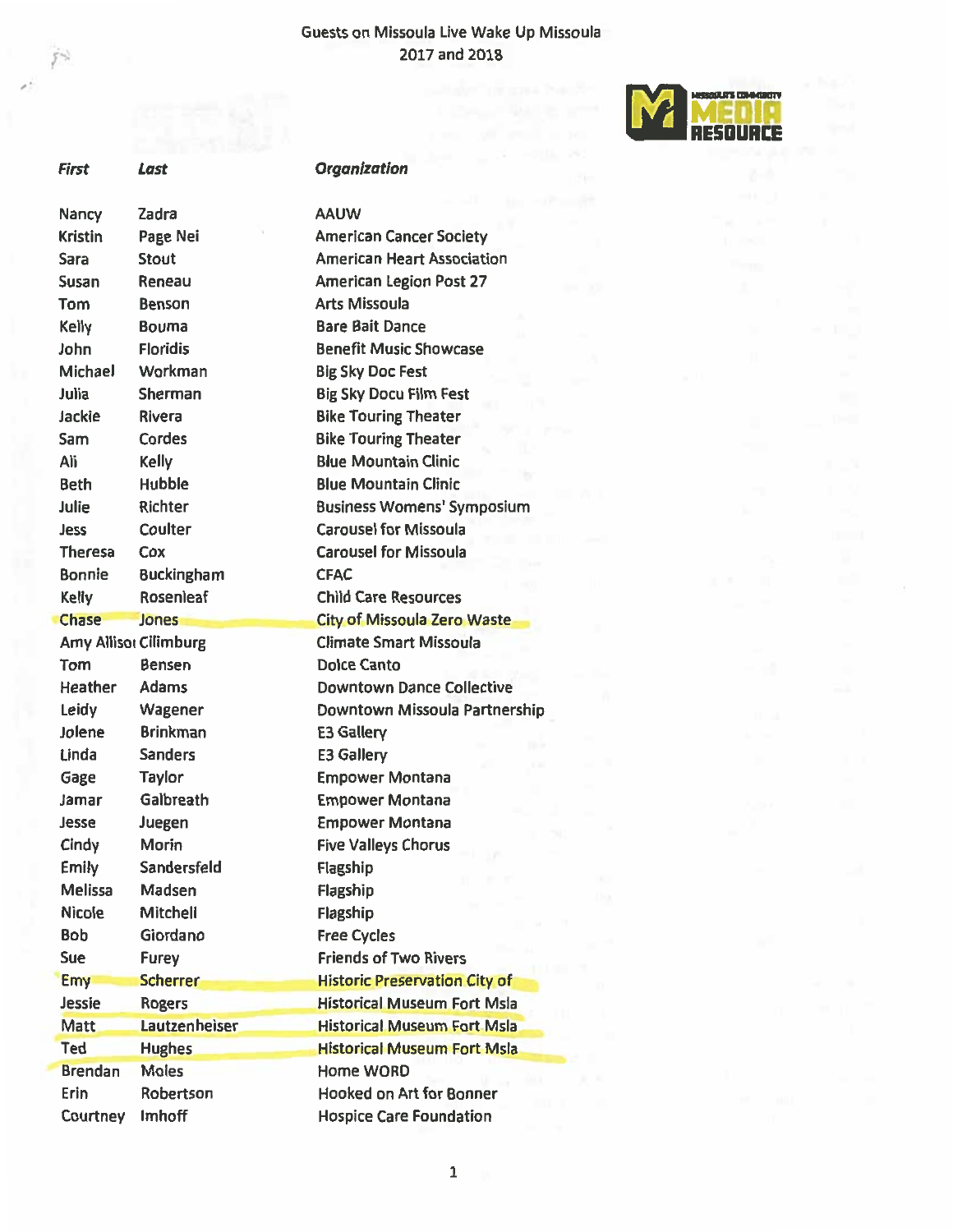### Guests on Missoula Live Wake Up Missoula 2017 and 2018

| <b>Courtney</b>  | <b>Imhoff</b>              | <b>Hospice Care Foundation</b>        |  |
|------------------|----------------------------|---------------------------------------|--|
| <b>Kevi</b>      | <b>Berger</b>              | <b>Hospice Care Foundation</b>        |  |
| <b>Kevi</b>      | <b>Berger</b>              | <b>Hospice Care Foundation</b>        |  |
|                  | <b>Anne Marie Brinkman</b> | <b>International Choral Festival</b>  |  |
| Jeri             | Rafter                     | <b>IWFF</b>                           |  |
| Nancy            | Leifer                     | Jeannette Rankin Peace Ctr            |  |
| <b>Tracy</b>     | Pohndorf                   | Living Art of Montana                 |  |
| <b>Mason</b>     | Catmull                    | <b>MCAT Winter Camp Promo</b>         |  |
| <b>Mark</b>      | <b>Thane</b>               | <b>MCPS</b>                           |  |
| <b>John</b>      | <b>Combs</b>               | <b>MCPS Fine Arts</b>                 |  |
| Ray              | <b>Kingfisher</b>          | <b>MCPS Native Youth</b>              |  |
| Colleen          | Kernan                     | <b>Meals on Wheels</b>                |  |
| <b>Greg</b>      | Superneau                  | <b>Meals on Wheels</b>                |  |
| Larry            | Kuchenreuther              | <b>Meals on Wheels</b>                |  |
| <b>Dax</b>       | <b>Fraser</b>              | <b>MFD on Fireworks Law</b>           |  |
| <b>Adrienne</b>  | <b>Hopkins</b>             | <b>Missoula Aging Services</b>        |  |
| Aleisha          | <b>Kendall</b>             | <b>Missoula Aging Services</b>        |  |
| <b>Alicia</b>    | <b>Crandell</b>            | <b>Missoula Aging Services</b>        |  |
| <b>Alicia</b>    | <b>Crandall</b>            | <b>Missoula Aging Services</b>        |  |
| Anne             | Andre                      | <b>Missoula Aging Services</b>        |  |
| Carol            | <b>Nisbet</b>              | <b>Missoula Aging Services</b>        |  |
| <b>Colleen</b>   | <b>Kernan</b>              | <b>Missoula Aging Services</b>        |  |
| <b>Elaine</b>    | Carmichael                 | <b>Missoula Aging Services</b>        |  |
| Judy             | <b>Douglas</b>             | <b>Missoula Aging Services</b>        |  |
| <b>Kim</b>       | <b>Hutcheson</b>           | <b>Missoula Aging Services</b>        |  |
| Laura            | <b>Degele</b>              | <b>Missoula Aging Services</b>        |  |
| <b>Mary</b>      | Olson                      | <b>Missoula Aging Services</b>        |  |
| <b>Mary</b>      | Dalton                     | <b>Missoula Aging Services</b>        |  |
| Mary             | <b>Dalton</b>              | <b>Missoula Aging Services</b>        |  |
| Mary             | <b>Dalton</b>              | <b>Missoula Aging Services</b>        |  |
| Nancy            | Jordan                     | <b>Missoula Aging Services</b>        |  |
| <b>Nancy</b>     | <b>Silliman</b>            |                                       |  |
| Rod              | <b>Edwards</b>             | <b>Missoula Aging Services</b>        |  |
| <b>Kim</b>       | <b>Hutcheson</b>           | <b>Missoula Aging Services</b>        |  |
| <b>Bryce</b>     | Ward                       | <b>Missoula Agins Services</b>        |  |
| John             | <b>Calsbeek</b>            | Missoula Area Chamber                 |  |
| Laura            | <b>Millin</b>              | Missoula Art Museum                   |  |
| Glenn            |                            | <b>Missoula Art Museum</b>            |  |
|                  | Marangelo                  | <b>Missoula Butterfly House</b>       |  |
| Gary             | <b>Gillett</b>             | <b>Missoula City Band</b>             |  |
| <b>Ethan</b>     | <b>Smith</b>               | <b>Missoula City Crime Prevention</b> |  |
| Rebecca          | <b>Birkett</b>             | <b>Missoula Co Sheriff's Office</b>   |  |
| <b>Meredith</b>  | Printz                     | <b>Missoula Community Foundation</b>  |  |
| Jon              | Van Dyke                   | Missoula Community Radio              |  |
| <b>Art</b>       | <b>Shelby</b>              | <b>Missoula Community Theatre</b>     |  |
| <b>Christine</b> | <b>Kowalchik</b>           | <b>Missoula Community Theatre</b>     |  |
| Joe              | <b>Martinez</b>            | <b>Missoula Community Theatre</b>     |  |
| <b>Brit</b>      | Garner                     | <b>Missoula Communty Theatre</b>      |  |



Ó.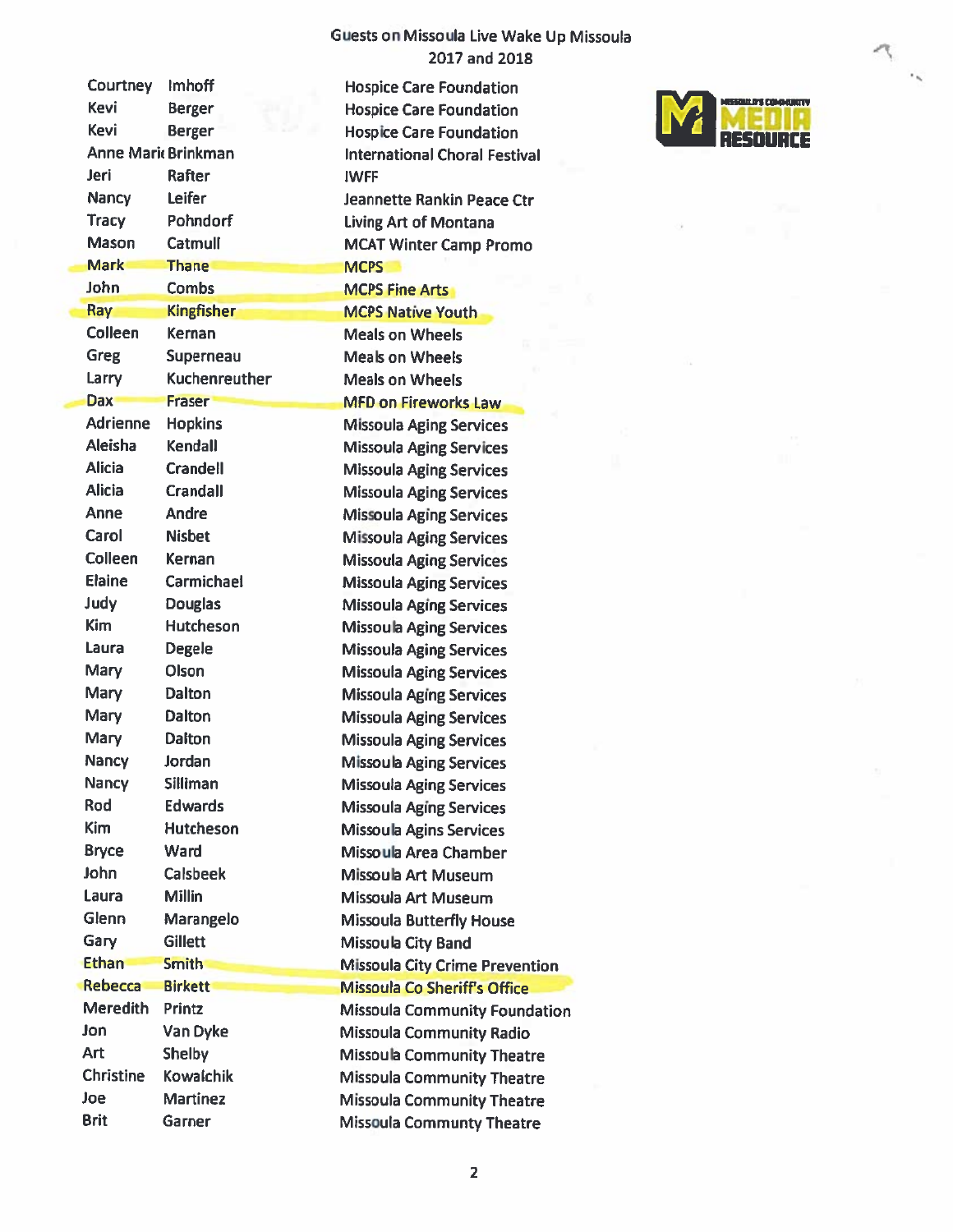Guests on Missoula Live Wake Up Missoula 2017 and 2018

 $\mathbf{r}$ 

| <b>Bradley</b>   | <b>Seaman</b>         | <b>Missoula County Elections</b>      |                      |
|------------------|-----------------------|---------------------------------------|----------------------|
| Rebecca          | <b>Connors</b>        | <b>Missoula County Elections</b>      | <b>MOSSOULA'S CO</b> |
| Jamie            | <b>Beidenbach</b>     | Missoula Foodbank                     |                      |
| Leah             | <b>Fitch</b>          | Missoula Forum for Children           |                      |
| <b>Heidi</b>     | Kendail               | <b>Missoula Health Dept</b>           |                      |
| <b>Lisa</b>      | <b>Beczkiewicz</b>    | <b>Missoula Health Dept</b>           |                      |
| <b>Timmie</b>    | Lyon                  | <b>Missoula Health Dept</b>           |                      |
| <b>Lisa</b>      | <b>Smith</b>          | <b>Missoula Housing Authority</b>     |                      |
| Rebecca          | <b>Stancil</b>        | <b>Missoula Housing Authority</b>     |                      |
| <b>Katherine</b> | <b>Auge</b>           | <b>Missoula in Motion</b>             |                      |
| <b>Katherine</b> | Auge                  | <b>Missoula in Motion</b>             |                      |
| Linzie           | <b>Norman</b>         | <b>Missoula in Motion</b>             |                      |
| <b>Margaret</b>  | Hoyt                  | <b>Missoula in Motion</b>             |                      |
| Karen            | <b>Orzech</b>         | Missoula Kiwanis Club                 |                      |
| Dr David         | Gray                  | <b>Missoula Lion's Club</b>           |                      |
| Jessica          | <b>Morriss</b>        | <b>Missoula Metropolitan Planning</b> |                      |
| Jodi             | Pilgrim               | <b>Missoula Parking Commission</b>    |                      |
| Megan            | Pfaff                 | <b>Missoula Pet Fest</b>              |                      |
| Renee            | Labrie-Shanks         | <b>Missoula Prescription Drug</b>     |                      |
| Karl             | Olson                 | <b>Missoula Public Library</b>        |                      |
| <b>Michelle</b>  | <b>Hastings</b>       | <b>Missoula Senior Center</b>         |                      |
| <b>Ellie</b>     | Costello              | Missoula Urban Demo                   |                      |
| <b>Dennis</b>    | <b>Bowman</b>         | <b>Missoula Water</b>                 |                      |
| Caroline         | Patterson             | <b>Missoula Writing Collaborative</b> |                      |
| Rebecca          | Dettman               | <b>Missoula Writing Collaborative</b> |                      |
| <b>Brenner</b>   | Cain                  | <b>Montana Wilderness Association</b> |                      |
| <b>Travis</b>    | <b>Welsh</b>          | <b>MPD on Fireworks Law</b>           |                      |
| Anna             | <b>Semple</b>         | <b>Msla Forum for Children</b>        |                      |
| Leah             | Fitch                 | Msla Forum for Children               |                      |
| Lisa             | Mecklenberg Jackson   | <b>MT Innocence Project</b>           |                      |
| Lisa             | <b>Bickell</b>        | <b>MT Natural History Center</b>      |                      |
| Stephanie Potts  |                       | <b>MT Natural History Center</b>      |                      |
| Alex             | Sobin                 | <b>MT World Affairs Council</b>       |                      |
| Bev              | Young                 | <b>NAMI Missoula</b>                  |                      |
| Geri             | <b>Stewart</b>        | <b>NAMI Missoula</b>                  |                      |
|                  | Amy Allisor Thompson  | Poverello                             |                      |
| Laura            | Folkwein              | Poverello                             |                      |
| <b>Travis</b>    | Welsh                 | <b>Public Info Officer MPD</b>        |                      |
| <b>Brenna</b>    | <b>Merrill</b>        | <b>Relationship Violence Msla Co</b>  |                      |
| Charlene         | <b>Campbell Carey</b> | <b>Rocky MT Ballet</b>                |                      |
| Greg             | Harper                | <b>Rural Dynamics</b>                 |                      |
| David            | Lowenwarter           | <b>Sentinel Kiwanis</b>               |                      |
| Kelly            | Rosenleaf             | Sentinel Kiwanis                      |                      |
| Clem             | Work                  | <b>Soft Landing Missoula</b>          |                      |
| Jessy            | Lee                   | <b>Soft Landing Missoula</b>          |                      |
| <b>Travis</b>    | Hoffman               | <b>Summit Independent Living</b>      |                      |
| Donna            | Trowbridge            | <b>Sweet Adelines</b>                 |                      |